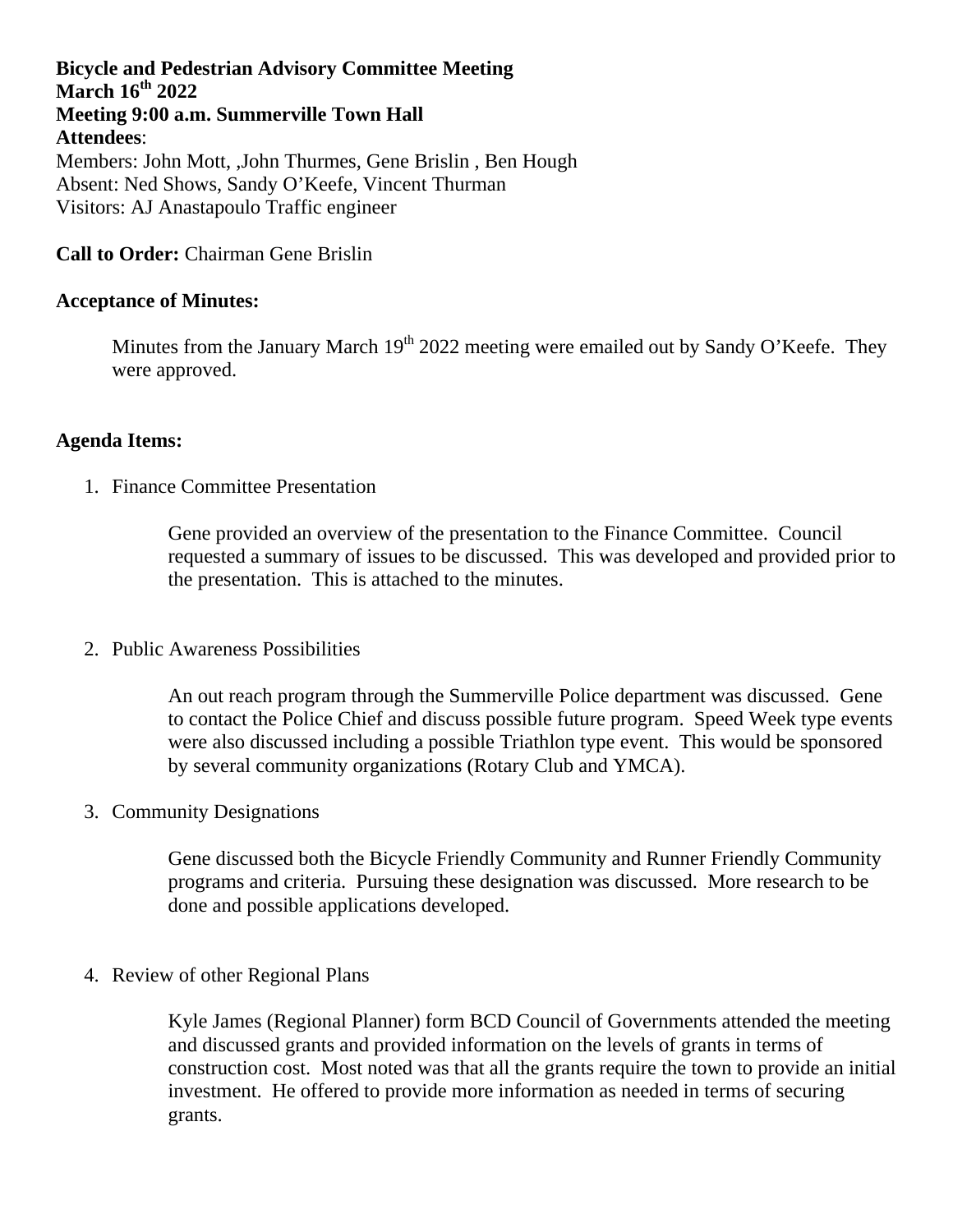## **Miscellaneous:**

John Thurmes provided information on his talks with the property owners of the property at the trial head.

# **Public Comment:**

None

**Adjournment:** The meeting was adjourned at 10:30 AM

NEXT MEETING – May 18th Respectfully submitted by Gene Brislin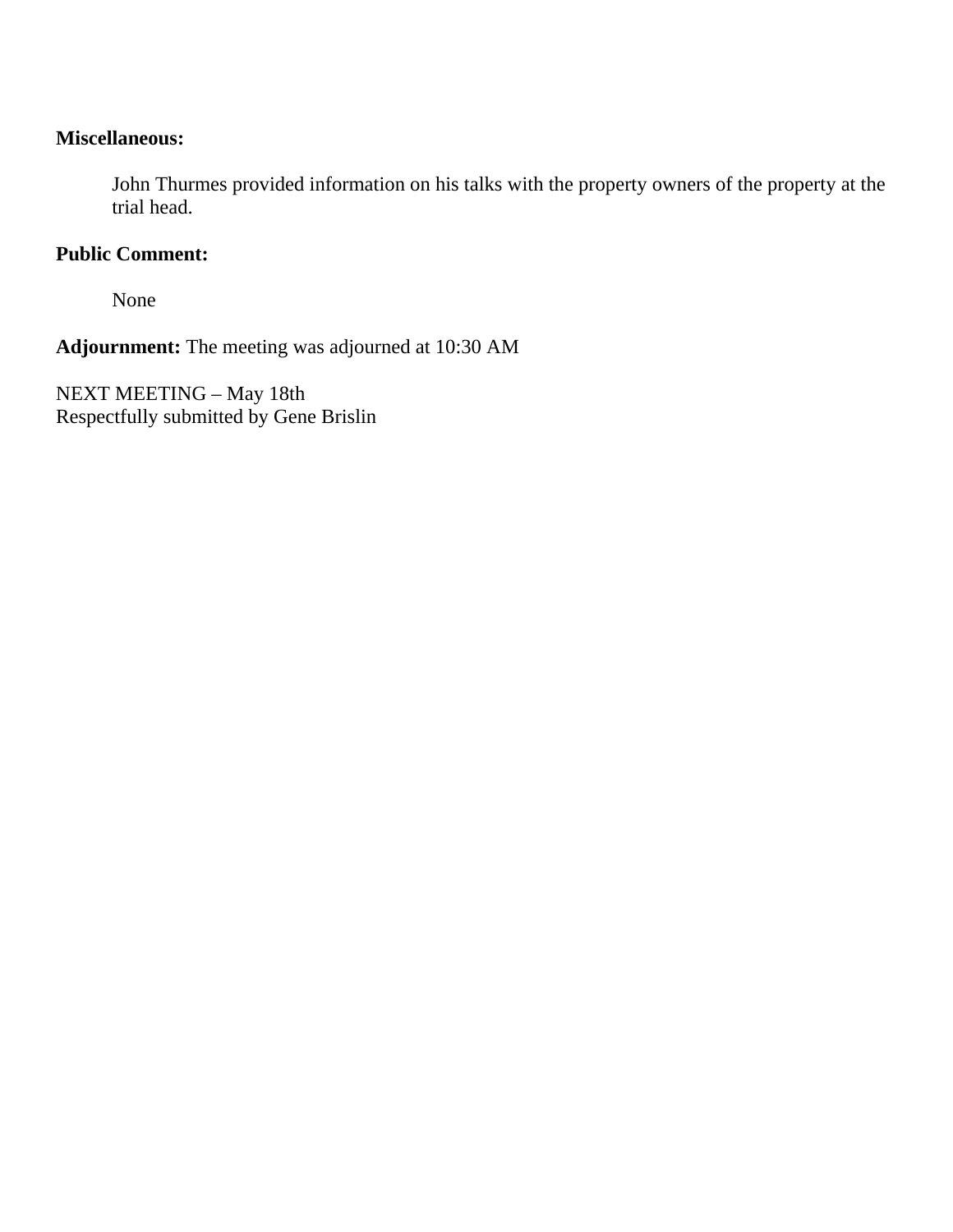

Town of Summerville Bicycle & Pedestrian Advisory Committee



March 3, 2022

Finance Committee,

Thank you for the opportunity to update you concerning the activities of the Bicycle and Pedestrian Advisory Committee. My purpose is to outline the committee's work for the improvement and growth of our sidewalk and trail system for both safety, well being and fitness.

In 2010 a Clemson student seeking a masters degree developed an extensive report/plan concerning bicycle and pedestrian traffic in the Town of Summerville. This document is extensive, but it's contest must be considered. It was written to satisfy a degree requirement and need to reflect the students research and effort. The first few pages of this document was the thesis that seemed more appropriate to a volunteer committee development. Therefore, the committee has developed this shortened document to provide the direction we feel the Town of Summerville should pursue in the improvement and expansion of our current sidewalk and trail system.

Besides the orignal plan, the committee had also developed a large list of priorities (29 total) for the town to consider in terms of new elements of the network to be added. The items of this list could be organized into sidewalk projects and trail projects. Although a very complete list, the current committee feels it is fiscally difficult to achieve. Therefore, a smaller, high priority list has been developed that we feel can be achieved in a reasonable time and progress made for the Town.

In an effort to assist the Town in documenting the existing elements and to assist with planning the committee intends to develop a GIS database that will be given to the Town to incorporate into the existing GIS system. This is a volunteer effort and will require time. It will be accomplished by volunteers from the local high school, running and bicycling communities.

The key element of the effort to repair and expand our system will be funding. The committee has been researching opportunities through the Federal Highway Administration and the "Safe Routes to Schools" program. The hope is that with the passing of the Federal Infrastructure legislation that more funding will become available. But we are also seeking a commitment from the Town. Rather than approaching these improvements as extra items to the Town's public works projects that reoccurring funding item would be included in the Town's budget for these projects. The hope is to start with small incremental improvements each year that can be supplemented by additional grant funding and new infrastructure added by new development, redevelopment or new road projects. The committee is asking the Town to consider adding a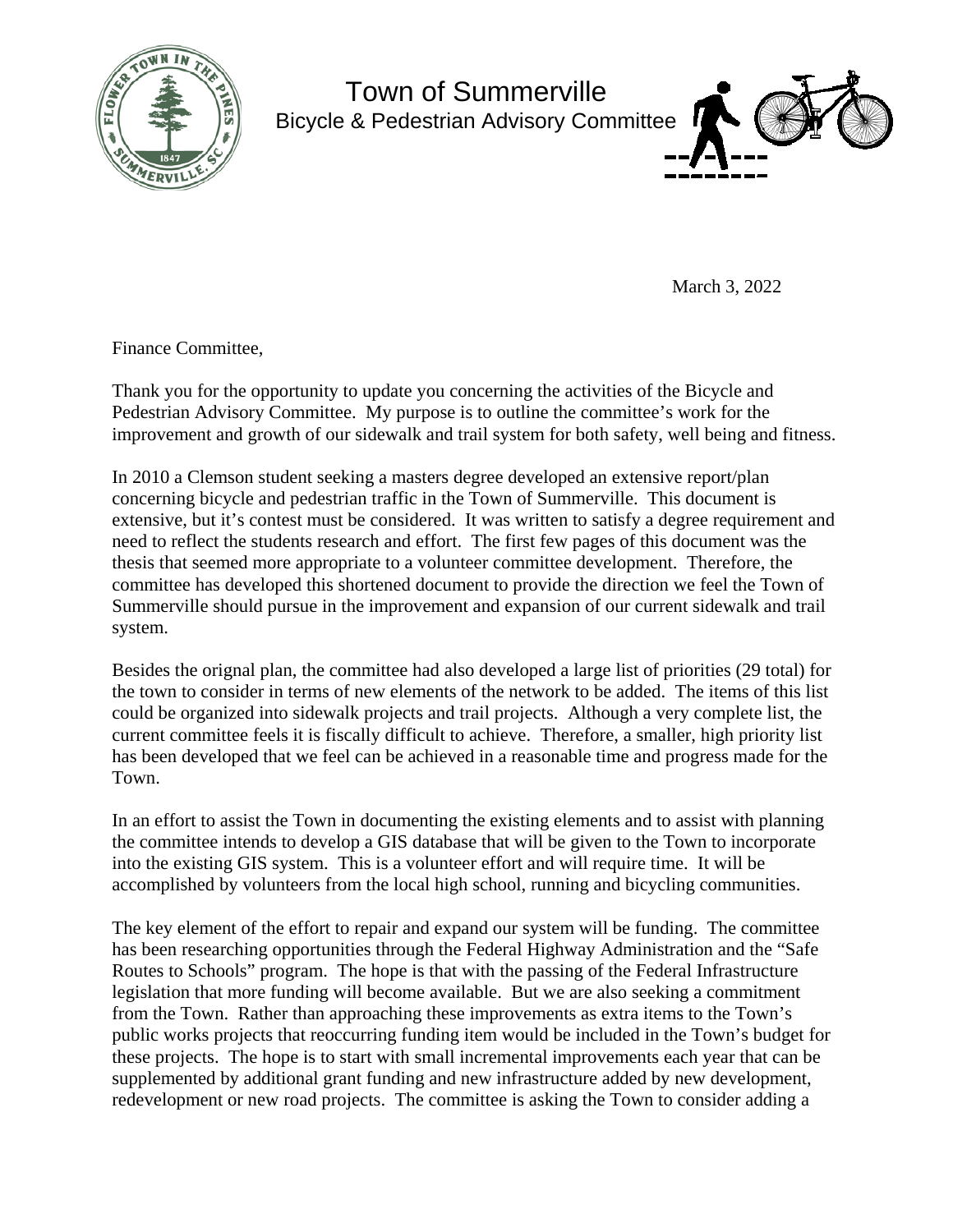\$300,000 to \$500,000 item in the budget for each year. Based on the current project estimates of \$150.00 per linear foot of sidewalk this would provide between 2000 and 3333 feet of new or repair of sidewalks per year. As a point of reference a typical block in downtown is approximately 525 feet long.

The committee has focused not only of safety but also on promoting the importance of biking and walking. We are exploring possible bicycle and fitness events that would highlight the Town's commitment to these activities. We are also reviewing the criteria for a "Bicycle Friendly Community" by The League of American Bicyclists and a "Running Friendly Community" by the Road Runners Club of America to see if our community could be considered for this designations.

I want to thank you for the opportunity to discuss the work the committee has done. The members have work diligently over the last several months to develop these ideas and the Town should be proud of their efforts. I look forward to your input on our efforts to make Summerville a walking and biking friendly community.

Gene Brislin Committee Chairman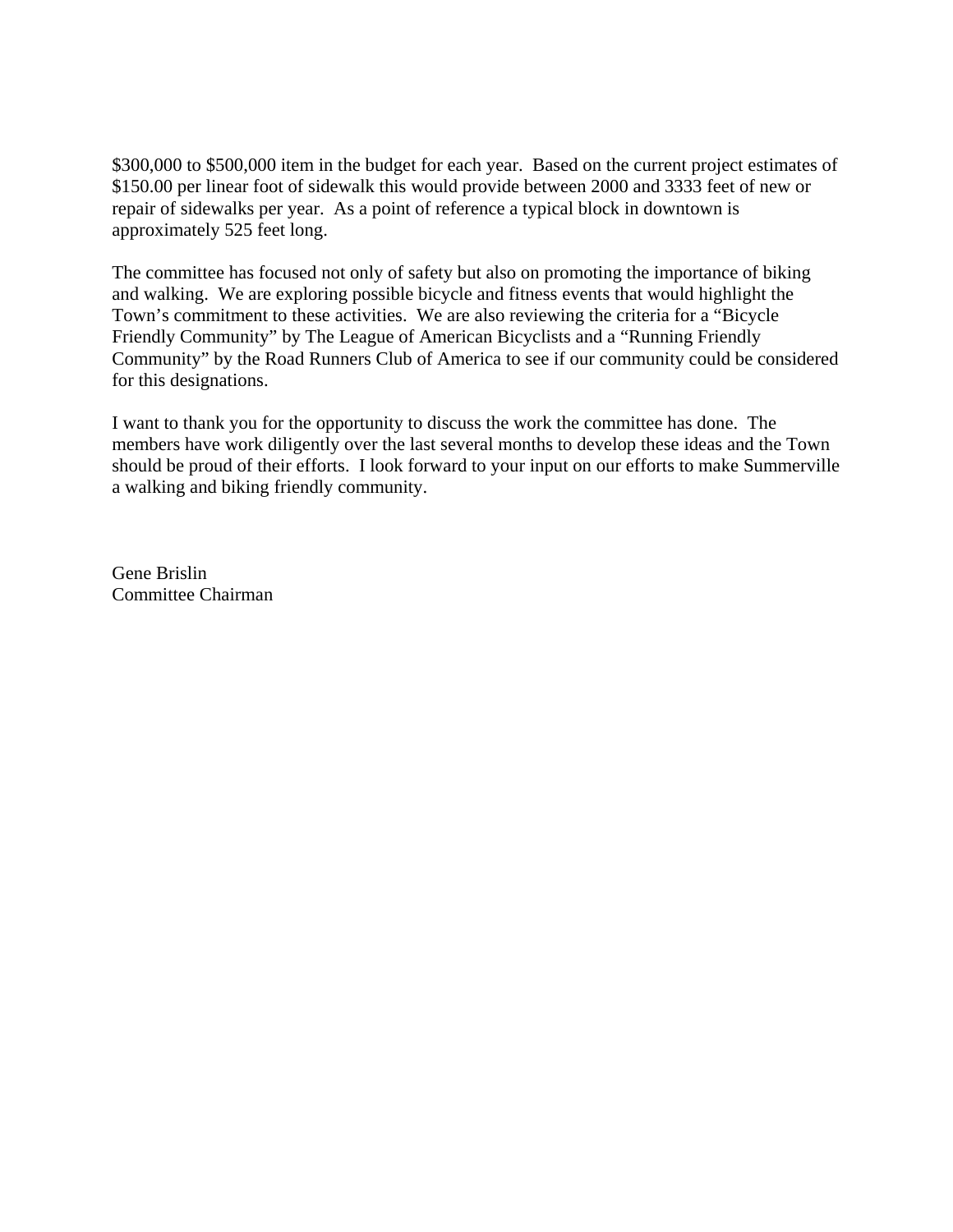Bicycle and Pedestrian Advisory Committee 2022 – Vision and Priorities



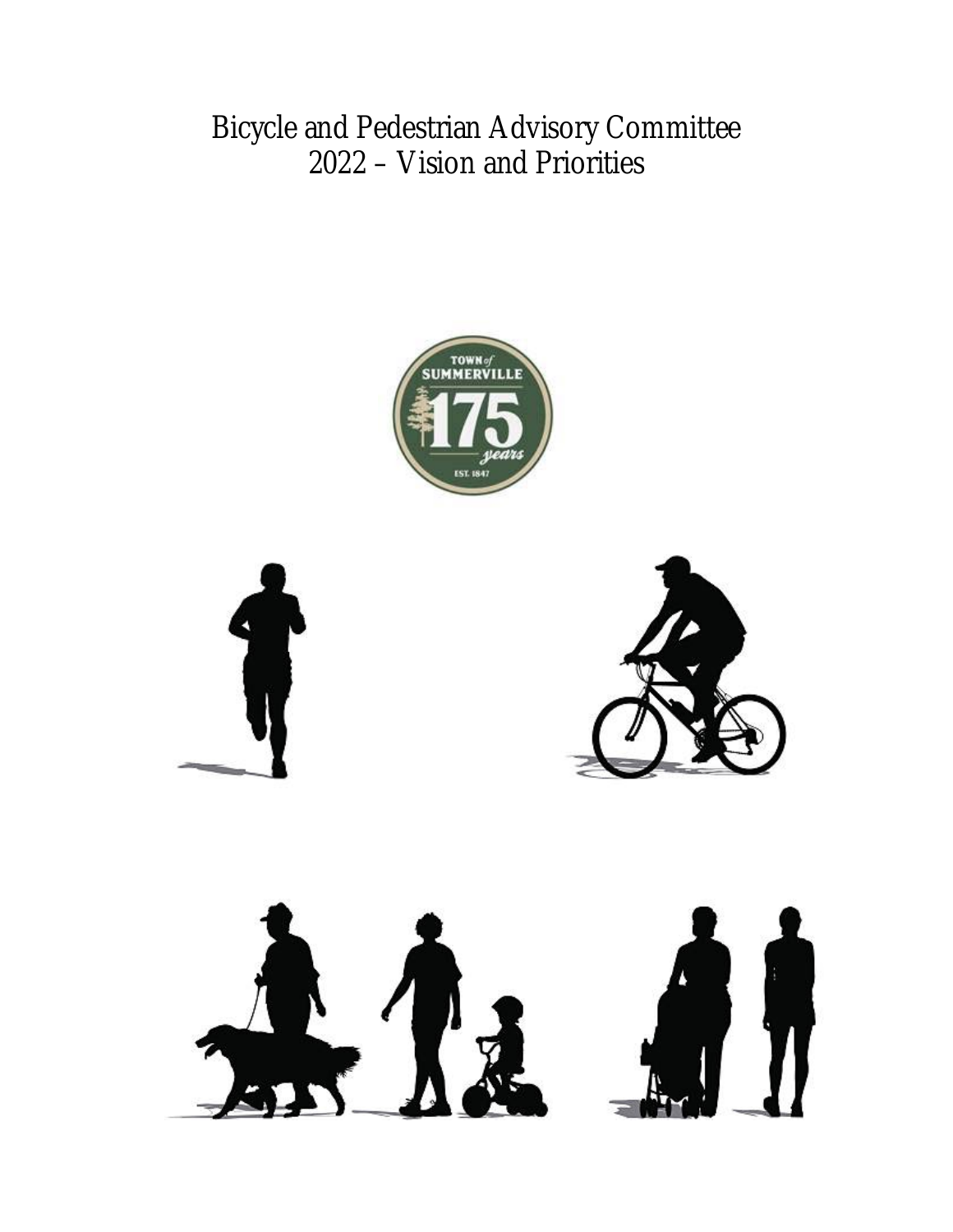### **Overview**

A bicycle plan for the Town of Summerville ws created in August 2010 by Mary Alice Springs in the fulfillment of the requirements for a masters degree. This document is an effort to update the strategic content of that document to provide future direction for the Town concerning resources used for pedestrian and bicycle infrastructure.

The current Town of Summerville Vision Plan centers greatly on creating a walkable (and bikeable) community. Although pedestrian and bicycle infrastructure can be used as an alternate means of transportation, the extend of that activity is not explored. Our focus is to provide, to the greatest extent, a community that allows movement for health and wellness. It is the hope that this will lead to pedestrian and bicycle activates to the greatest extent allowed by weather and other factors and in turn can lead to using these activities as an alternate means of transportation.

#### **Vision**

As walking and bicycling contribute to the individual, community and environmental health and well being, the Town of Summerville will be a community in which members can bicycle and walk safely to all points within the town.

#### **Goals**

Provide a annual budget item for the repair and addition to the sidewalk and trail system.

Provide a priority list of projects for repair and addition based on safety, wellness and cost considerations.

Work to increase the sidewalk network coverage around the local schools.

Work with the school districts to encourage the used of pedestrian and bicycle pathways.

Work to provide connectivity of the existing trail system to new and future trails included in land development. Explore methods to connect the Sawmill Branch Trail to the new Maple Street project.

Develop GIS data for the existing sidewalk and trial system for the Town of Summerville.

Promote the importance of walking and bicycling for health, wellness and as an alternate means of transportation.

Promote pedestrian and bicycle safety through coordination with Town public safety departments and civic groups.